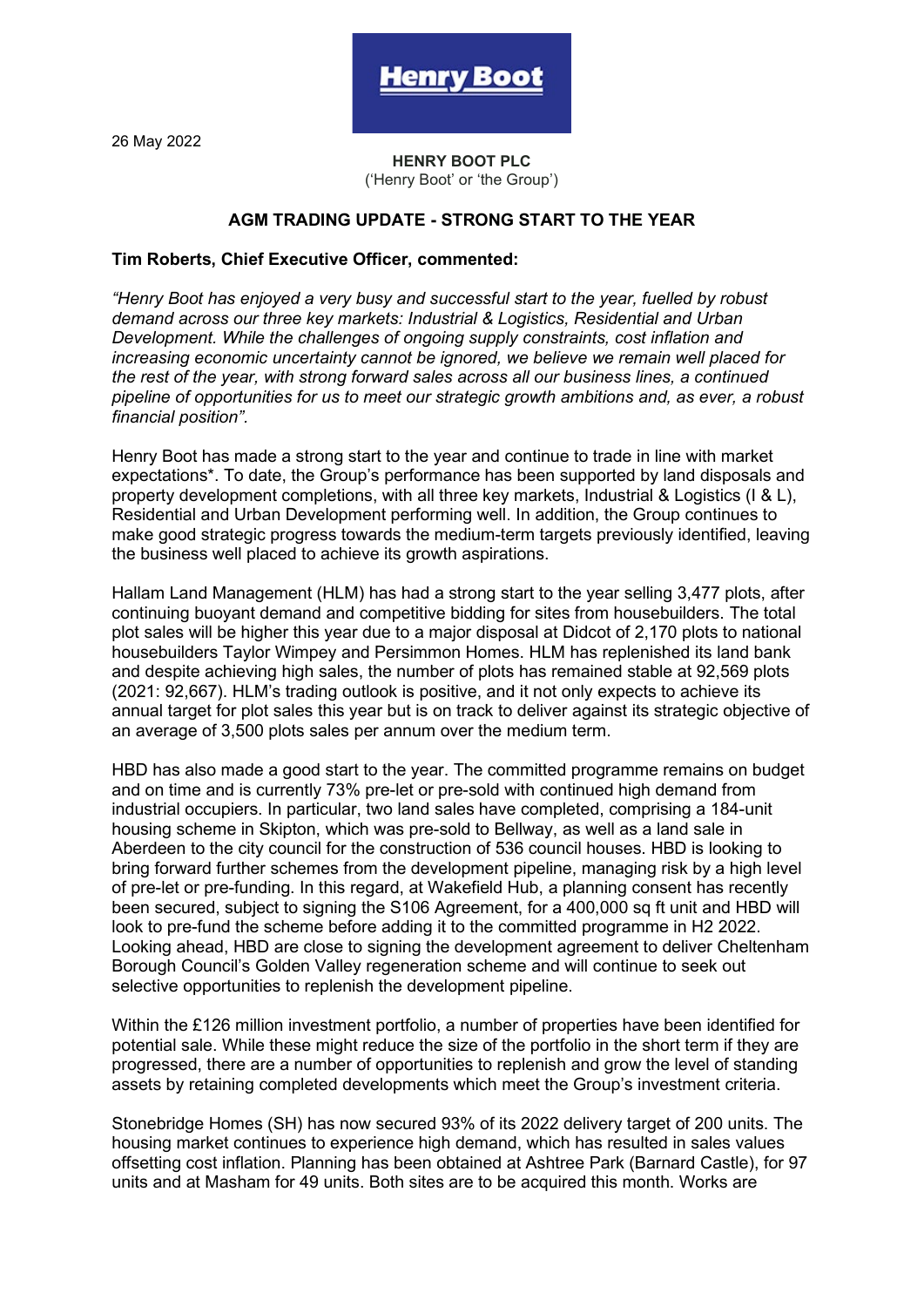expected to begin in June 2022 at Barnard Castle, which will be SH's first site opened in the North East region, and in July 2022 at Masham.

Henry Boot Construction is trading in line with expectations and remains focused on delivering its fully secured order book for 2022 and securing contracts for 2023's order book. Work on the £40 million Build to Rent residential scheme Kangaroo Works in Sheffield is on track to be completed in Spring 2023. Good progress has also been made on the £47 million urban residential development, Cocoa Works, in York, with the seven storey 279 apartment scheme due for completion at the end of 2023.

Both Banner Plant and Road Link (A69) are now trading ahead of budget.

## **Outlook**

Henry Boot's three key markets remain characterised by buoyant demand. The Group continues to manage build cost inflation and supply constraints, achieving sale prices that are offsetting those pressures and allowing good margin levels to be maintained.

Due to a number of significant transactions, 2022 performance is expected to be weighted to the first half of the year and it is anticipated that whilst levels of activity will be high in the second half, this will primarily be contributing to the Group's performance for 2023 and beyond.

*\*Market expectations being the average of current analyst consensus of £47.8m profit before tax, comprising three forecasts from Numis, Peel Hunt and Panmure Gordon*

## For further information, please contact:

Enquiries:

Henry Boot PLC Tim Roberts, Chief Executive Officer Darren Littlewood, Group Finance Director Daniel Boot, Group Communications Manager Tel: 0114 255 5444 www.henryboot.co.uk

Numis Securities Limited Joint Corporate Broker Ben Stoop / Will Rance Tel: 020 7260 1000

Peel Hunt LLP Joint Corporate Broker Charles Batten/Harry Nicholas Tel: 020 7418 8900

FTI Consulting Financial PR Giles Barrie/ Richard Sunderland/ / Ellie Sweeney 020 3727 1000 [henryboot@fticonsulting.com](mailto:henryboot@fticonsulting.com) 

**About Henry Boot PLC**